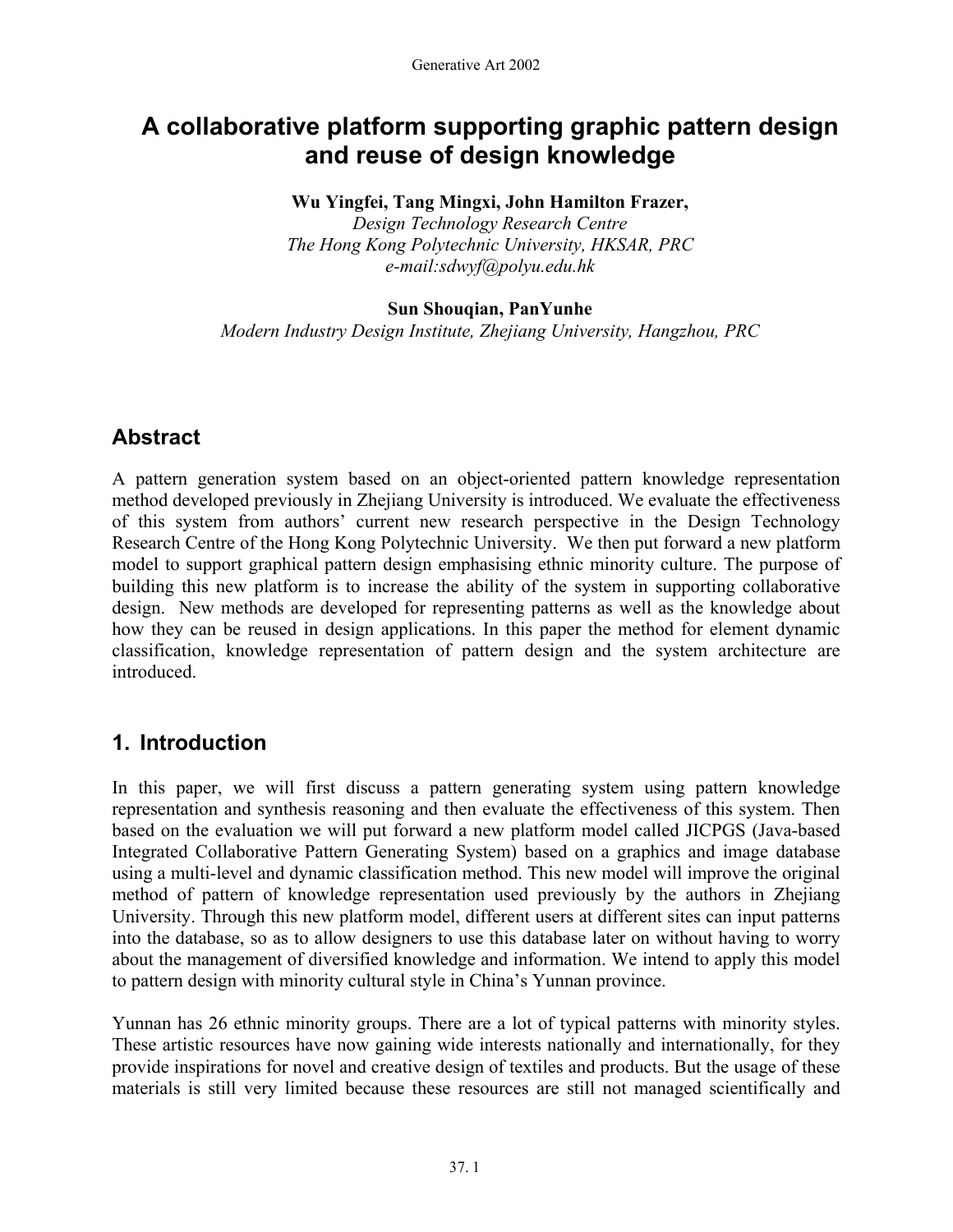systematically. This situation will be greatly improved if a distributed and collaborative platform can be built.

In the second section of this paper, we discuss the mechanism of pattern generating system in our previous research work. In the third section we will analyse the shortcomings of the old system and put forward a new model to solve these problems. In this part, a dynamic interactive multilevel method to manage images and graphical elements according the real needs of designers is introduced. In the fourth section, we discuss the interactive and collaborative design model including collaborative working method and collaborative management. In the fifth section, we discuss an agent based program, which allows the graphical and image database to be extended.

### **2. Knowledge representation and pattern generation system**

Designing a pattern is a process with scarce constraints in pattern layout, colour and element selection. Design rule and experience of designers are often difficult to represent structurally in a computer system. In previous research on computer based intelligent pattern generating system we investigated the issue of how to represent knowledge of pattern and utilise it to generate patterns using synthesis reasoning. The prototype was introduced [1]. In that system, we considered that the there are three basic elements within a pattern:

- 1. Graphic and image elements adopted in a pattern,
- 2. Pattern layout, and
- 3. Pattern background colour style.

We define the knowledge representation of a pattern in the following way:

```
Layout := <Group> |...| <Abstract Element>
Group :=<Abstract Element>|…| <Abstract Element> 
Pattern := <Element> | ... | <Element >
```
An abstract element is an element which has the properties such as position, angle, stretching parameters in the layout definition. A group is a definition that shows the mutual relationship of different abstract elements in the layout definition. A group consists of certain number of abstract elements and all the abstract elements in the same group will select same pattern elements during the stage of pattern generating.

Based on the above definition, here we put forward the definition of a new template. This template is the structural definition of the selection range of an abstract element in the layout definition. A template defines a design problem space within which a layout can be gradually developed into the final design result. A designer can use it to synthetically describe pattern design knowledge. The abstractness it beholds decides that we can use it to generate different patterns with similar styles using synthesis reasoning. The layout definition is more abstract than the template definition. So we have two levels of pattern design knowledge to support different designers who may have different roles in the whole design process. Figure 1 shows the whole process of pattern generation.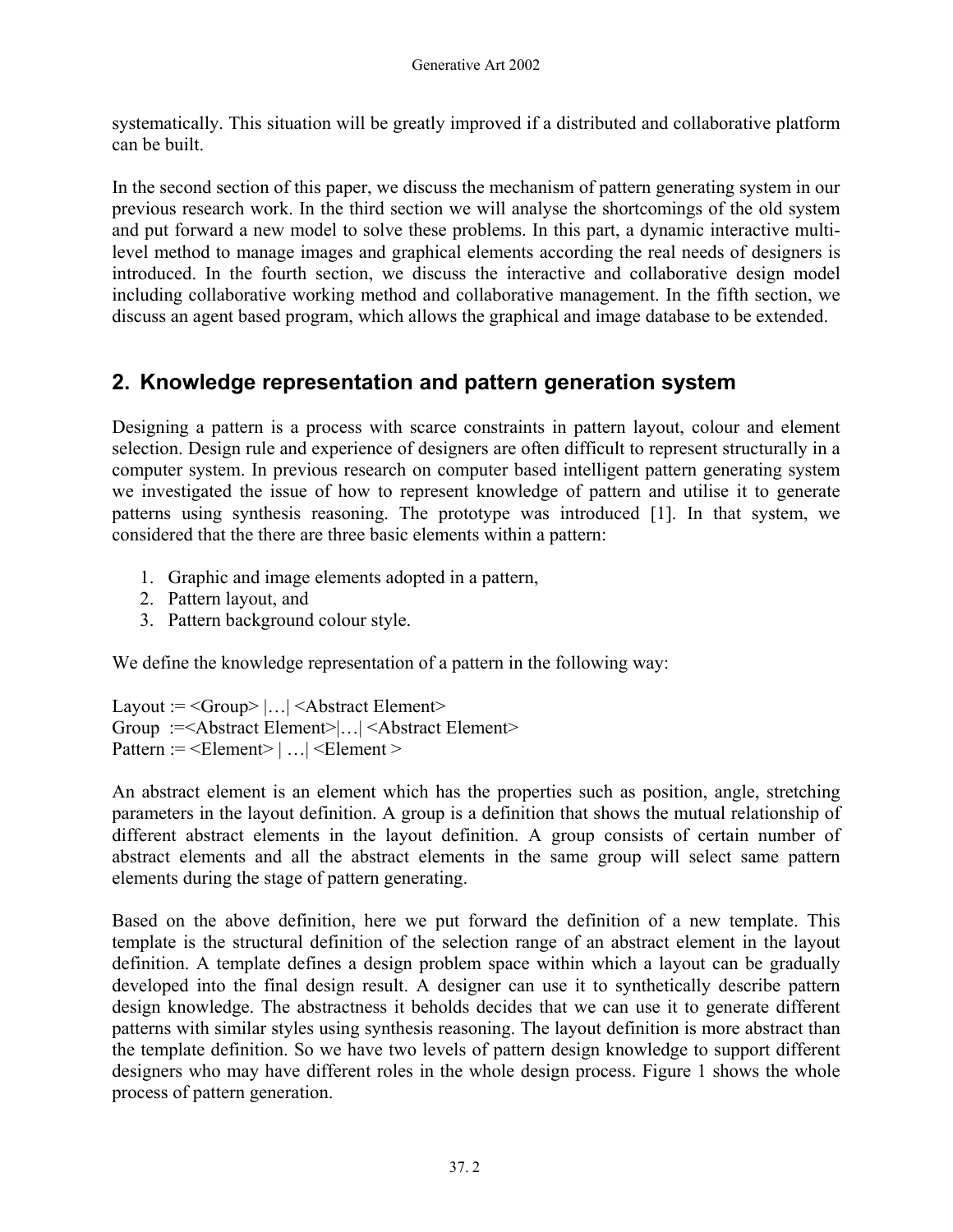

Figure 1: The process of pattern generation

We have used this system to generate images of Dunhuang style, which represents a significant collection of artistic patterns and painting along the ancient silk road.

## **3. Evaluation of the system developed**

Through the long time real use of the system we found that there are three main shortcomings in our system as described in section two. First it is inadequate for complex searching method that designers really need. Second the system cannot handle polymorphism. Third it is difficult to let users share the same resources of the system concurrently. We will discuss the issue of how to solve first problem in section 3.1, the second problem in section 3.2, and the third problem in section 4.

#### **3.1 The Need for a multi-classification method for pattern design knowledge**

A pattern has many properties in our database. For example pattern with typical minority style has properties such as dynasty, minority group, usage, colour style, representation method, image quality and patent content and so on. Designers need different kinds of element classification methods to form a classification tree to design his template knowledge when they are facing with different design problems. We need to develop a new method for graphic element classification. This new method uses multi-classification to categorise elements in the database. Thus a designer can perform complex search and select the priority of each classification element to build the classification tree, which is suitable to his/her design project at hands. Here are the details of our classification and searching method: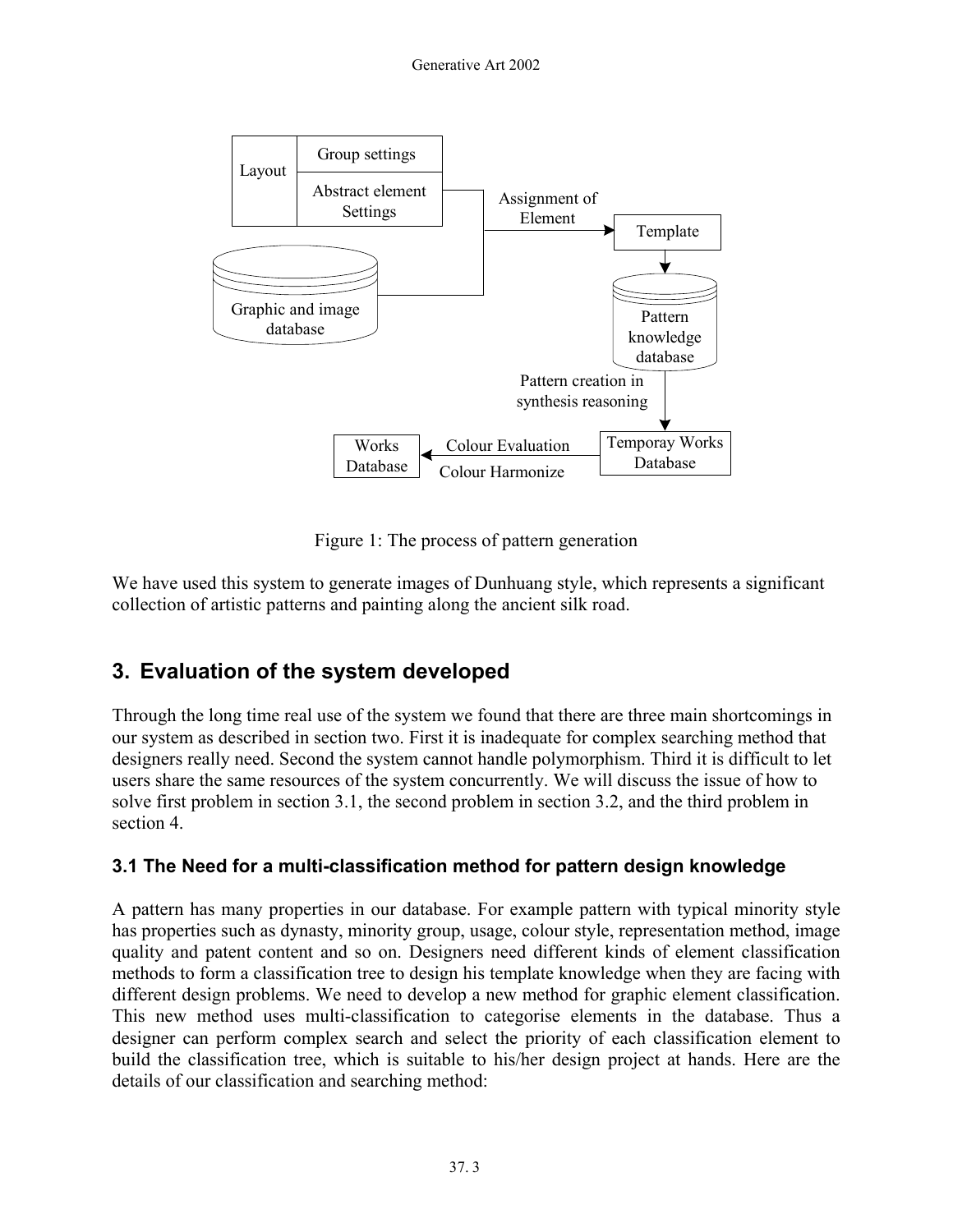$\leq$ Classification set  $C \geq$ {(Classification element a), (Classification element b), … , (Classification element n)}

 $\leq$ Searching method $\geq$  = <Classification element a> [And |Or] <Classification element b> …  $\leq$ Classification method $\geq$  =  $\leq$ Classification element m> |  $\leq$ Classification element n> |  $\leq$ Classification element o> ...

According the classification method discussed above, the sequence of classification element can be selected according the corresponding design task. Thus we can generate different pattern classification trees to suit the needs in different design projects.

| All pattern- Classification element m | OR | All pattern- Classification element o |
|---------------------------------------|----|---------------------------------------|
| - Classification element n            |    | - Classification element m            |
| - Classification element o            |    | - Classification element p            |
| - Classification element p            |    | - Classification element n            |

#### **3.2 Polymorphism of pattern and dynamic classification**

We also found that designers have different feelings facing with same pattern or pattern element because of their differences in professional knowledge, background and understanding. Here we call this phenomenon as the polymorphism of image and graphics. Our model must have the function for dynamic classification in order to address this issue. The same pattern can be linked to different categories in our database. For example, if we have a pattern, one designer's feeling is that the pattern is a lively pattern of a particular minority group and the other designer's feeling is that the pattern is a decorative pattern of a different minority group, then when we design the database we must anticipate such perception and satisfy the contextual needs of designers. The figure below is a method used in our database design for solving this problem.

| Record 1          | Attribute 1 | Attribute 2 | Attribute n         | File No |  |  |
|-------------------|-------------|-------------|---------------------|---------|--|--|
| Record 2          | $\ddotsc$   | $\ddotsc$   | $\ddotsc$           |         |  |  |
| File record table |             |             |                     |         |  |  |
|                   | Record 1    | File No     | <b>File Content</b> |         |  |  |
|                   | Record 2    | $\ddotsc$   | $\cdots$            |         |  |  |

Pattern attribute table

#### Figure 2 Realisation of polymorphism

Through this method we can realise the polymorphism of graphics and images in the whole database.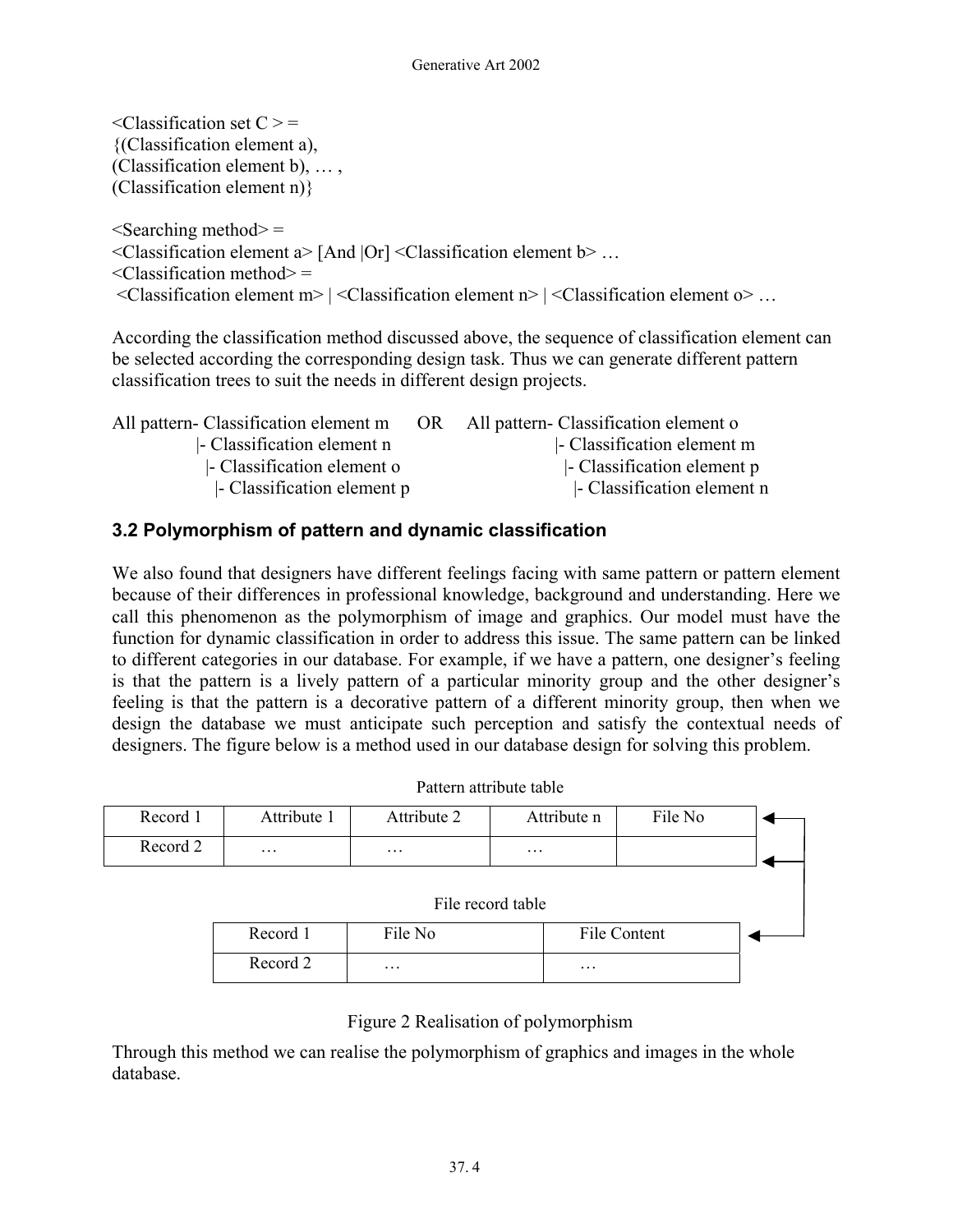### **4. Interactive collaborating model for pattern design**

A design concept can be well represented with the use of layout and template. But it is still difficult for a designer to finish the whole design process by himself/herself and the mutual communication between designers is not convenient. A more advanced method based on a collaborative environment to allow designers to finish their design tasks collaboratively and effectively is needed [2].

There are two modes of collaborative design. One is asynchronous mode and the other is synchronous mode. In asynchronous mode a participant begins to work after the previous one passed the task to him/her, and only after he/she finishes the work can the later participant begin to work on the task. In synchronous mode all collaborative members work on the same project at the same time, and the modifications edited by each member will be broadcasted to others in real time so that everyone knows what is being modified. Furthermore this mode has two types. One is loosen coupling and the other is close coupling. In loosen coupling mode all the members work independently most time and they share some resources temporarily. In close coupling mode all members share the same views, resources, cursors and files most time [3, 4].

In the process of pattern design, the designers probably have multiple working modes so generally designers will need two modes working together. Here we will mainly discuss synchronous mode and how we realise the interactive design in a close coupling mode [5, 6].



Figure 3: New system architecture

Our platform (JICPGS) includes five main parts: JICPGS applications, JICPGS client, JICPGS sever, database server, and image and graphics collecting agent. Figure 3 shows the system architecture.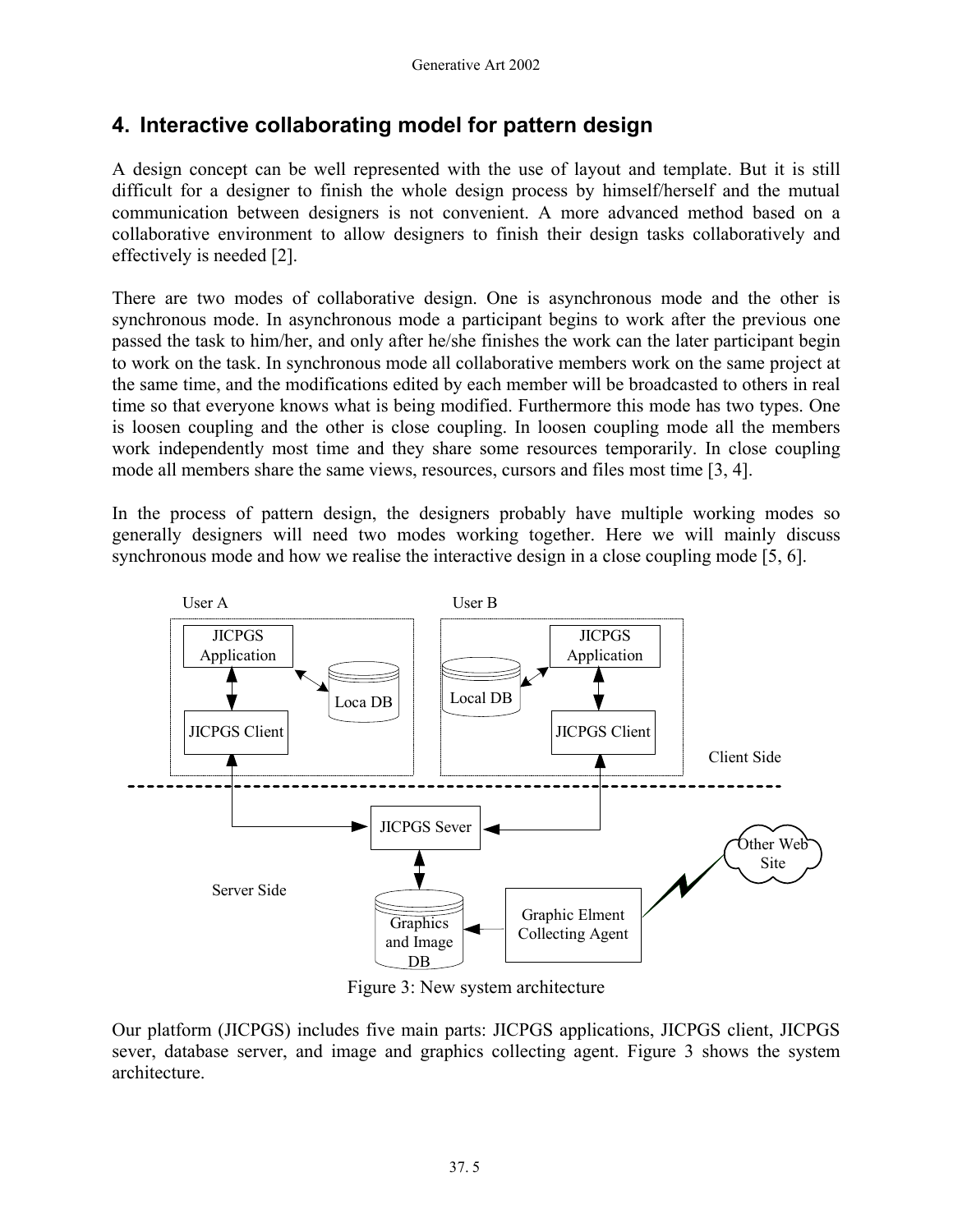#### **4.1 Selection of collaborating mode**

Short system response time is an important factor of an interactive system. In our system users can finish the whole design process just using actions such as drag and drop. The architecture of our collaborative system has two main types. One is the central architecture, and the other is the distributed architecture. We adopt the mixed mode of central architecture and distributed architecture to improve the system efficiency.

The realisation of central architecture is easy. But all actions of the members need to be transported to the server and results have to be calculated by the server before they can be displayed on users' screens. As a result, the response time is very long.

In the distributed architecture each member has a copy of the document, and can keep it identical so the response time is short. But it has the disadvantage for data management. When a new member joins the team the new comer has to inform everyone in the team and calculates the current state according the response from other members.

Our system model will adopt mixed modes as we discussed above so we can manage the files and data in both central and distributed manner. Through central and distributed management of files the response time can be cut down to the minimum. It is also easier to maintain the consistency of the files kept by individuals. The system can still work well if one of the member's computers crashes so the stability of the whole environment can be maintained.

In the design process if a user wants to drag or drop a graphic or image element from one place to another the transportation process often costs a lot of time. This kind of transportation occurs throughout the whole design process so the real time performance will be greatly affected by the bandwidth of the network. It is a key problem that how we can reduce the transportation to the minimal extent to improve the system performance. Through the investigation of designers' habits we find that designers often use only a part of large-scale database according to their design tasks. So at certain times only this part of the database is useful to the designer. We can save certain information during the design process to build personal information so the frequently used graphic and image elements can be stored in the user's client side. If the designer needs some more new elements then the system will transport them to the client side. Thus the efficiency can be greatly improved.

#### **4.2 Collaborative management of system**

In the collaborative design process the sharing and privacy of information coexist. In the absolute sharing collaborative mode a user can modify nodes without limitations. All members in the team can modify any node (such as group node and abstract element node). But this mode has disadvantage when members are working independently in different extents. A member of a team should have the way to set the permission for visiting, editing, deleting and so on to manage the nodes created by him/her to prevent from any wrong editing [7].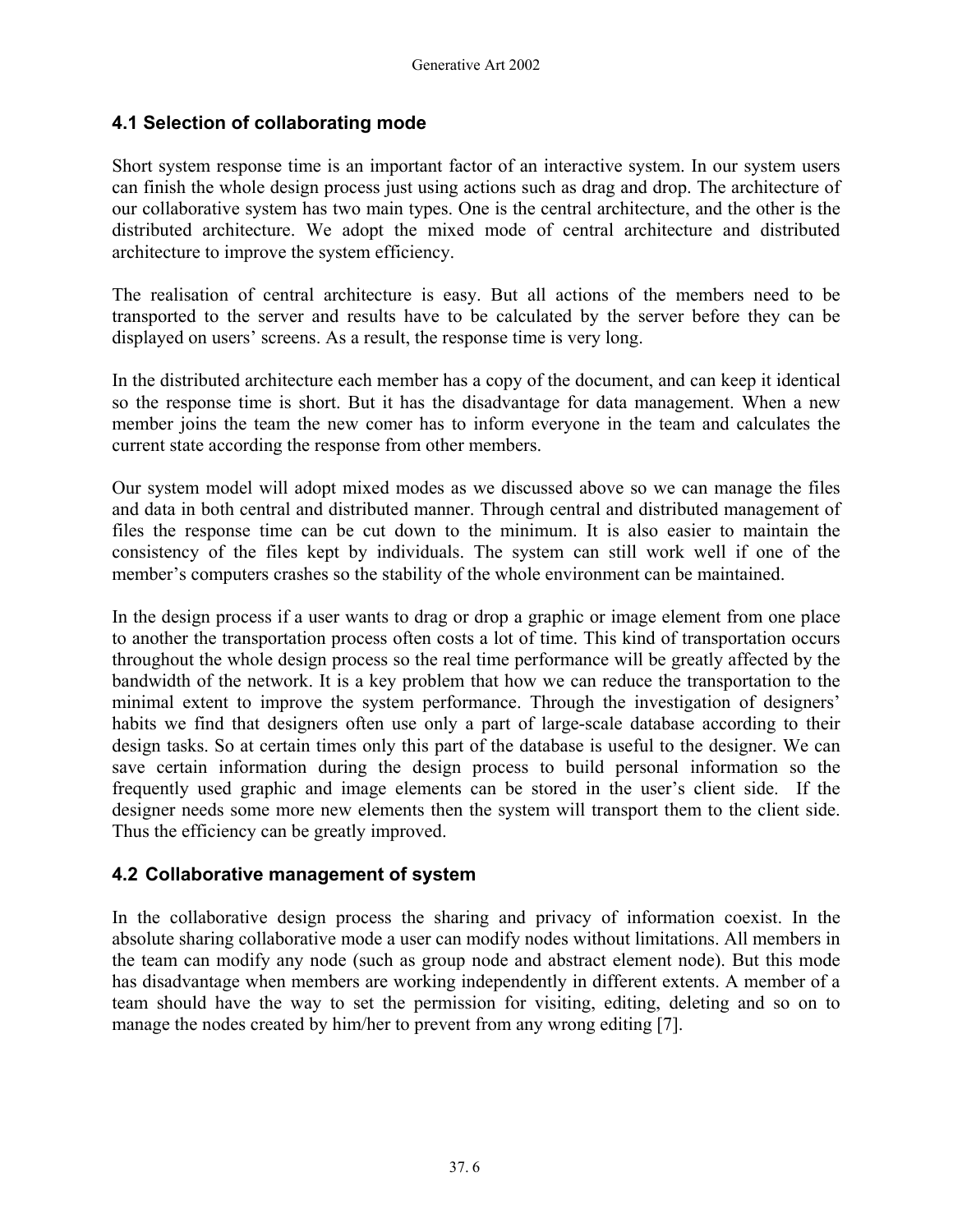#### **4.3 Concurrent control of collaborative design knowledge tree**

We can use the figure below to represent pattern knowledge according our definition.



Figure 4: The architecture of design knowledge tree

#### 4.3.1 Locking of directory path

If multi members modify the same node at the same time in our knowledge representation model corruption will occur thus the identity of design knowledge tree is destroyed. We must use concurrent control to avoid this situation.



Figure 5: The design knowledge tree with locked directory path

When a member in the team wants to edit an abstract element node he/she has to first get the right that he/she can lock the node to prevent the other members from applying for this node. The other members can only browse this node. To avoid this node becoming an invalid one when other members delete the parent node of this node, the member should trace back to its root node and lock its parent node after getting the editing right of this node. The architecture is shown in Figure 5.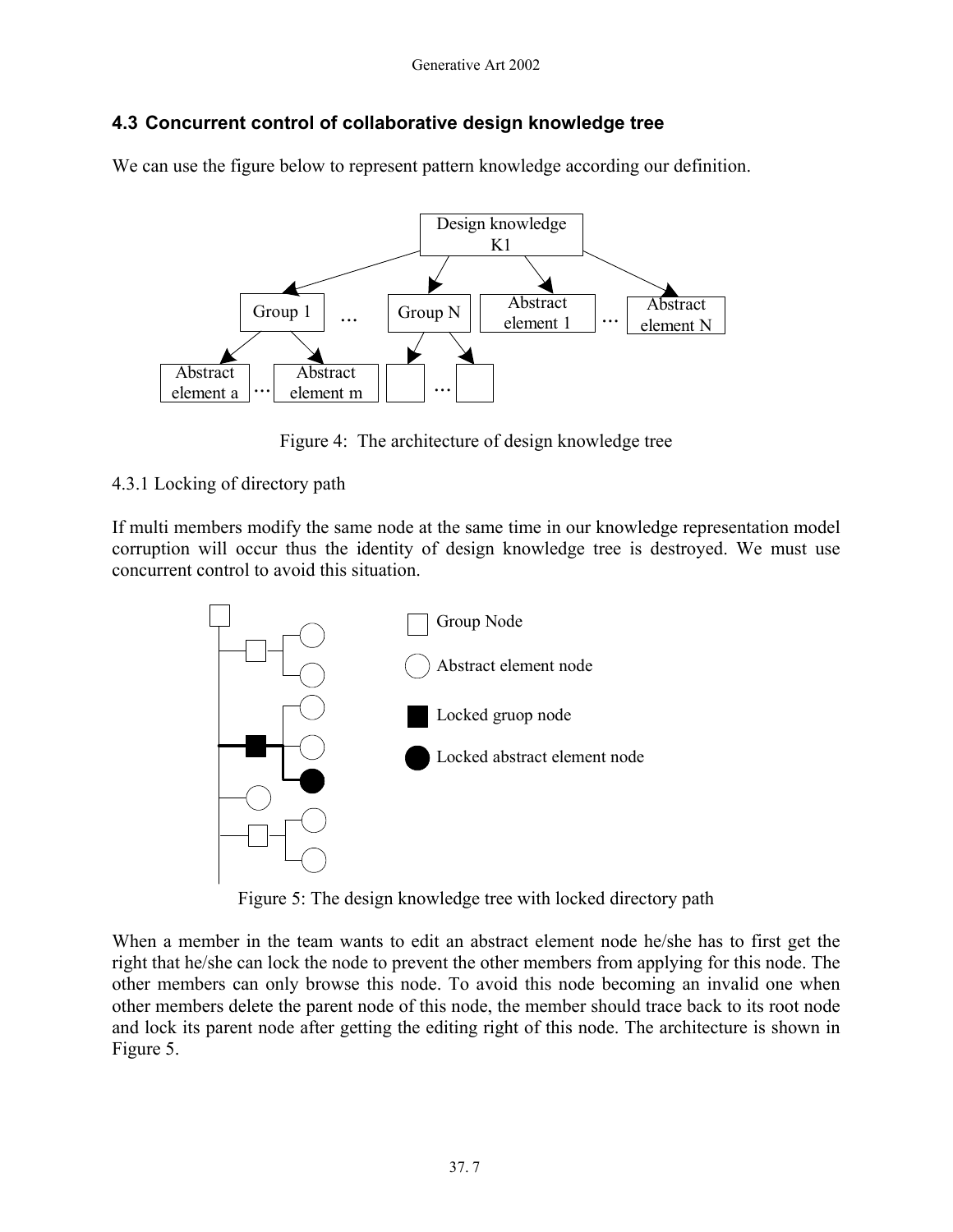To realise this method effectively, we can set a counter for every group node and abstract element node to show the current state of the nodes. The counter of the abstract element and parent group node is set to false after the application for modifying one node is approved. When the editing procedure is finished these counters are set back to true.

4.3.2 Concurrent control of abstract element nodes

Users will often drag and drop an abstract element to the right position with the right angle, and stretch proportion when he/she wants to add or modify an abstract node. In this period no other user is permitted to modify the node and its parent group node to avoid confusion. The system will lock the node when a user edits the node and unlocks it after the user finishes the editing process.

4.3.3 Concurrent control of group node

There are some basic modification operations for group nodes, such as renaming of a group node, adding an abstract element node into a group node, deleting an abstract element node of a group node, renaming an abstract element node of a group node. Before modifying a node the system will check whether it is locked by other members.

### **5 Adaptability of element**

The aim to research JICPGS is to develop a collaborative design environment within which designers can work together with the support of a large-scale graphic and image database.

To build such an environment a database alone cannot meet designers' needs. The system also needs the function for extending the database automatically so it can learn from the current popular design thinking and the user behaviour.

There are two ways that the system can learn from and improve itself. One way is through the interaction with designers. The other way is through an agent [8]. It is very important to get as many image and graphic elements as possible. With the development of Internet there are many useful resources across the Internet that we don't know. How to use these resources to help designers and integrate them into our platform is a meaningful challenge. Here we will simply introduce an image and graphic element collecting agent. This type of agent can collect elements automatically across Internet. After the collection these elements are not classified and they are simply input into our database without any order. We need another agent that can classify these elements. We will have the evidence when designers use some of the elements to build his design knowledge according certain understanding and usage. So the agent can classify these elements according this information.